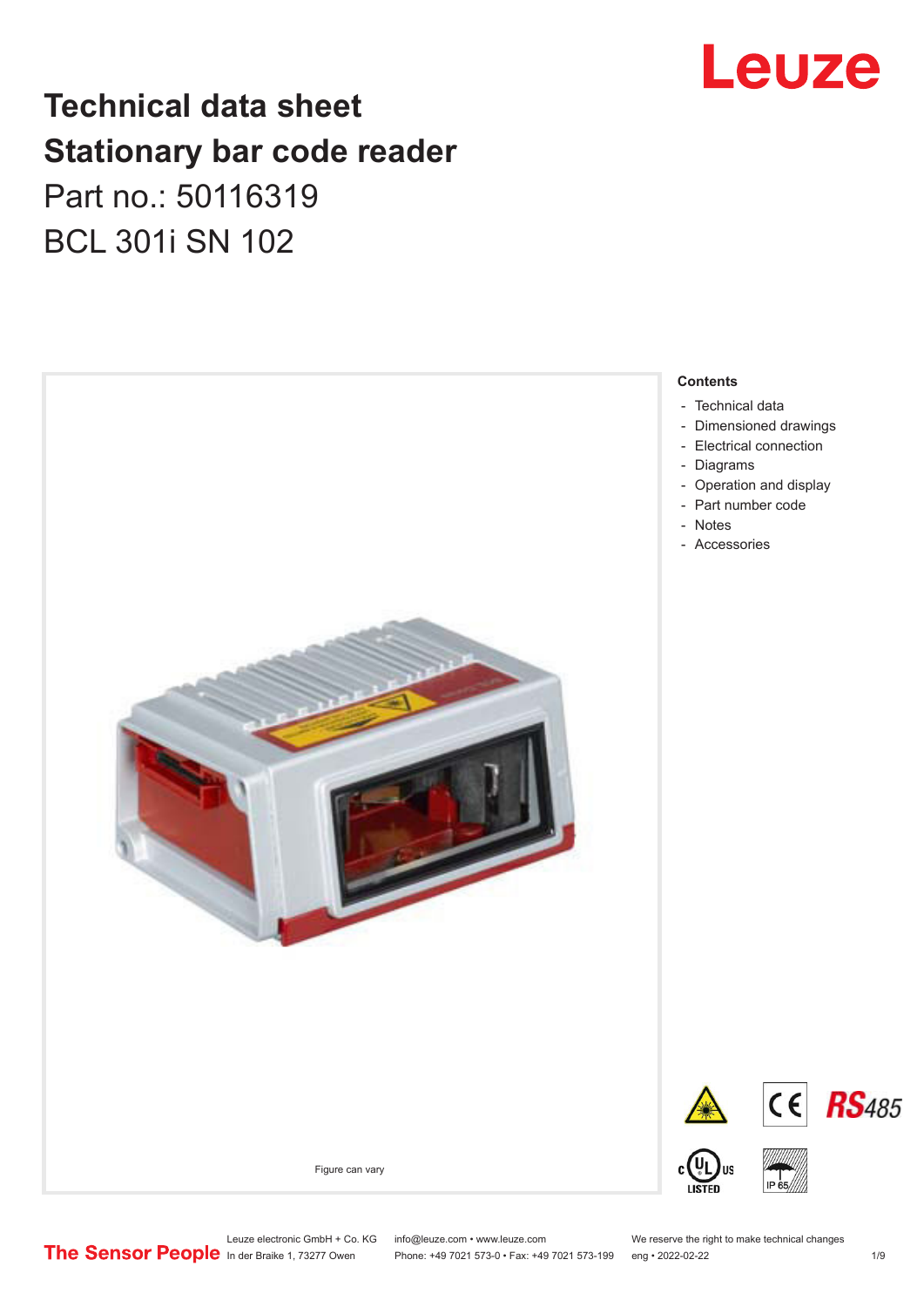### <span id="page-1-0"></span>**Technical data**

#### **Basic data**

| <b>Series</b>                              | <b>BCL 300i</b>                    |
|--------------------------------------------|------------------------------------|
| <b>Functions</b>                           |                                    |
| <b>Functions</b>                           | Alignment mode                     |
|                                            | AutoConfig                         |
|                                            | AutoControl                        |
|                                            | AutoReflAct                        |
|                                            | Code fragment technology           |
|                                            | <b>LED</b> indicator               |
|                                            | Reference code comparison          |
|                                            |                                    |
| <b>Characteristic parameters</b>           |                                    |
| <b>MTTF</b>                                | 110 years                          |
|                                            |                                    |
| <b>Read data</b>                           |                                    |
| Code types, readable                       | 2/5 Interleaved                    |
|                                            | Codabar                            |
|                                            | Code 128                           |
|                                            | Code 39                            |
|                                            | Code 93                            |
|                                            | <b>EAN 8/13</b>                    |
|                                            | GS1 Databar Expanded               |
|                                            | <b>GS1 Databar Limited</b>         |
|                                            | <b>GS1 Databar Omnidirectional</b> |
|                                            | <b>UPC</b>                         |
| Scanning rate, typical                     | $1,000$ scans/s                    |
| Bar codes per reading gate, max.<br>number | 64 Piece(s)                        |
|                                            |                                    |

#### **Optical data**

| <b>Reading distance</b>                         | $50160$ mm                   |
|-------------------------------------------------|------------------------------|
| <b>Light source</b>                             | Laser, Red                   |
| Wavelength                                      | 655 nm                       |
| Laser class                                     | 1. IEC/EN 60825-1:2014       |
| <b>Transmitted-signal shape</b>                 | Continuous                   |
| Usable opening angle (reading field<br>opening) | 60°                          |
| Modulus size                                    | $0.1270.2$ mm                |
| <b>Reading method</b>                           | Line scanner                 |
| <b>Beam deflection</b>                          | Via rotating polygon wheel   |
| Light beam exit                                 | Front                        |
| <b>Electrical data</b>                          |                              |
| Protective circuit                              | Polarity reversal protection |
| Performance data                                |                              |
| Supply voltage U <sub>B</sub>                   | 18  30 V, DC                 |
| Power consumption, max.                         | 4.5 W                        |
| Inputs/outputs selectable                       |                              |
| Output current, max.                            | 60 mA                        |
| Number of inputs/outputs selectable 2 Piece(s)  |                              |

#### **RS 485 Process Transmission speed** 4,800 ... 115,200 Bd **Data format** Adjustable **Start bit** 1 **Data bit** 7, 8, 9 data bits **Stop bit** 1, 2 stop bits **Parity** Adjustable **Transmission protocol** Adjustable **Data encoding** ASCII **Service interface Type** USB 2.0 **USB Configuration** via software **Connection Number of connections** 1 Piece(s) **Connection 1 Function** BUS IN BUS OUT Connection to device Data interface PWR / SW IN / OUT Service interface **Type of connection** Plug connector, It is essential to use a connection unit when commissioning the device. **No. of pins** 32 -pin **Type** Male **Mechanical data Design Cubic Dimension (W x H x L)** 95 mm x 44 mm x 68 mm **Housing material Metal Metal housing** Diecast aluminum **Lens cover material Class Net weight** 270 g **Housing color** Red Silver **Type of fastening** Dovetail grooves Fastening on back Via optional mounting device **Operation and display**

| Type of display       | I FD            |
|-----------------------|-----------------|
| Number of LEDs        | 2 Piece(s)      |
| Type of configuration | Via web browser |

#### **Environmental data**

| Ambient temperature, operation     | 040 °C      |
|------------------------------------|-------------|
| Ambient temperature, storage       | $-20$ 70 °C |
| Relative humidity (non-condensing) | $090\%$     |

## **Interface**

**Type** MultiNet Plus, RS 485

**Input current, max.** 8 mA

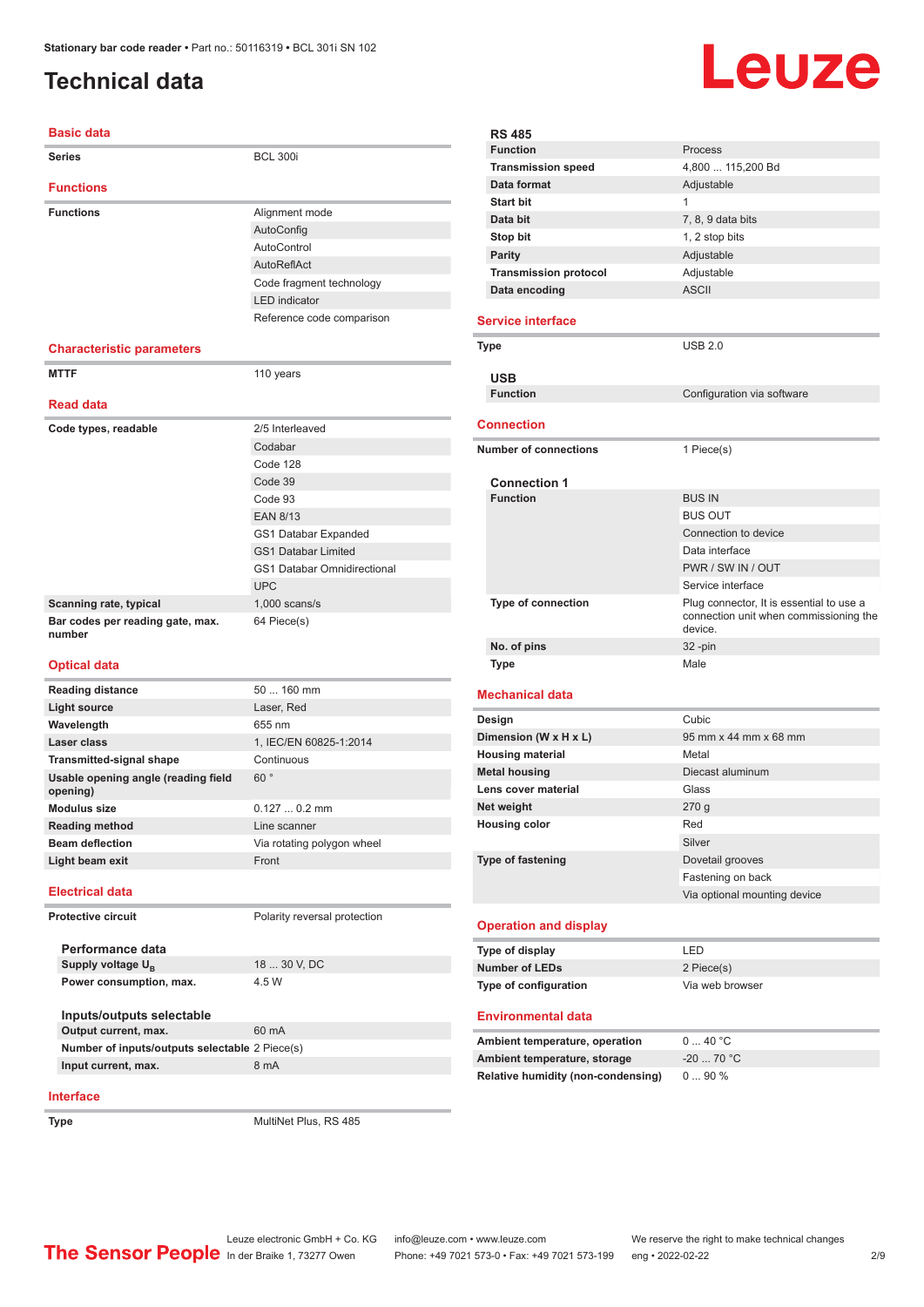### <span id="page-2-0"></span>**Technical data**

# Leuze

#### **Certifications**

| Degree of protection                                               | IP 65                    |
|--------------------------------------------------------------------|--------------------------|
| <b>Protection class</b>                                            | Ш                        |
| <b>Certifications</b>                                              | c UL US                  |
| Test procedure for EMC in accordance<br>with standard              | EN 55022                 |
|                                                                    | EN 61000-4-2, -3, -4, -6 |
| Test procedure for shock in<br>accordance with standard            | IEC 60068-2-27, test Ea  |
| Test procedure for continuous shock<br>in accordance with standard | IEC 60068-2-29, test Eb  |
| Test procedure for vibration in<br>accordance with standard        | IEC 60068-2-6, test Fc   |

#### **Classification**

| <b>Customs tariff number</b> | 84719000 |
|------------------------------|----------|
| <b>ECLASS 5.1.4</b>          | 27280102 |
| <b>ECLASS 8.0</b>            | 27280102 |
| <b>ECLASS 9.0</b>            | 27280102 |
| ECLASS 10.0                  | 27280102 |
| <b>ECLASS 11.0</b>           | 27280102 |
| ECLASS 12.0                  | 27280102 |
| <b>ETIM 5.0</b>              | EC002550 |
| <b>ETIM 6.0</b>              | EC002550 |
| <b>ETIM 7.0</b>              | EC002550 |

#### **Dimensioned drawings**

All dimensions in millimeters

 $\overline{A}$ 





- A Optical axis
- B M4 thread (5 deep)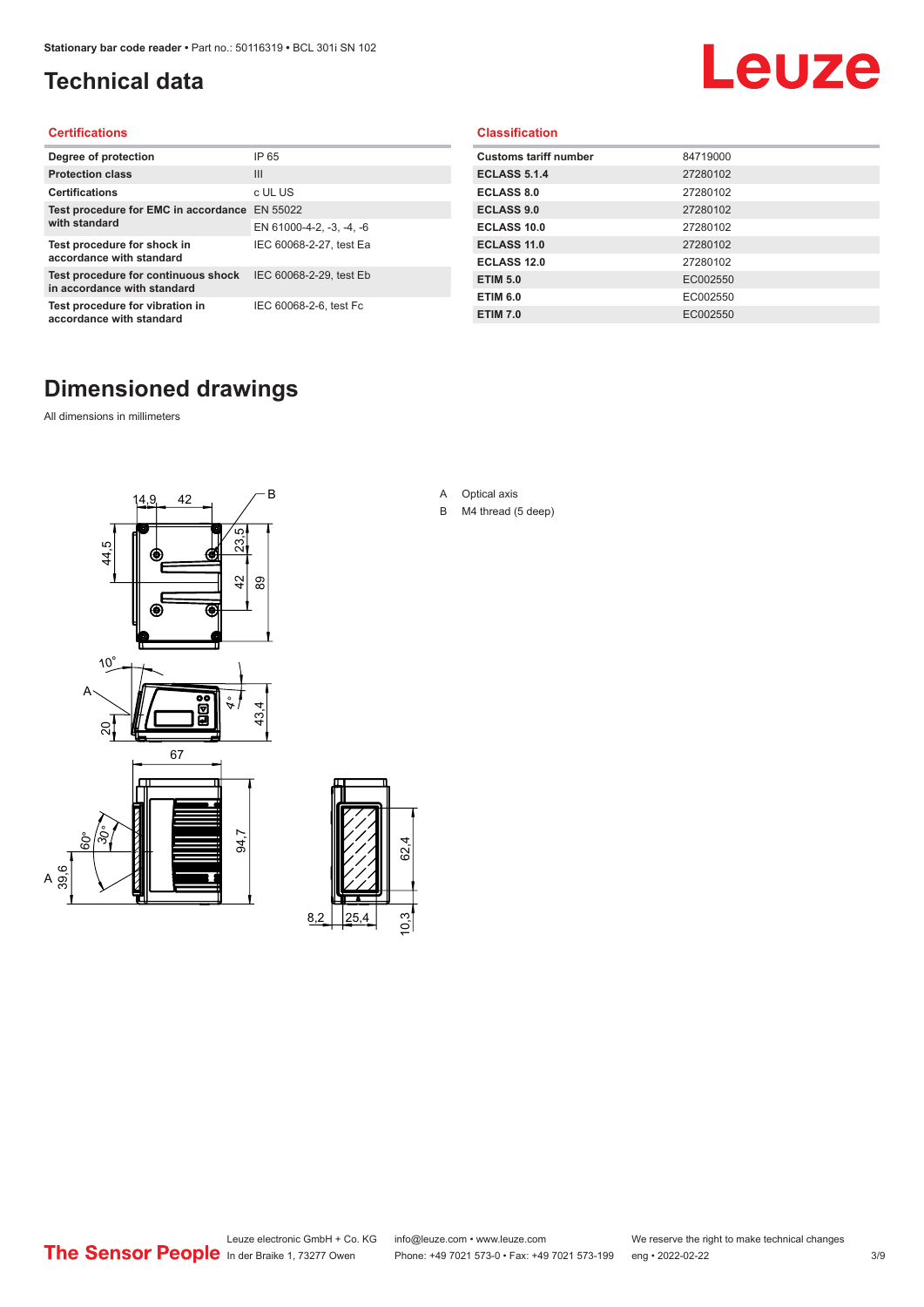#### <span id="page-3-0"></span>**Electrical connection**

## Leuze

#### **Connection 1**

| <b>Function</b>    | <b>BUS IN</b>                                                              |
|--------------------|----------------------------------------------------------------------------|
|                    | <b>BUS OUT</b>                                                             |
|                    | Connection to device                                                       |
|                    | Data interface                                                             |
|                    | PWR / SW IN / OUT                                                          |
|                    | Service interface                                                          |
| Type of connection | Plug connector                                                             |
| Type of connection | It is essential to use a connection unit when<br>commissioning the device. |
| No. of pins        | $32 - pin$                                                                 |
| Type               | Male                                                                       |

#### **Diagrams**

#### Reading field curve



x Reading field distance [mm]

y Reading field width [mm]

## **Operation and display**

| <b>LED</b> |            | <b>Display</b>                        | <b>Meaning</b>                  |
|------------|------------|---------------------------------------|---------------------------------|
|            | <b>PWR</b> | Green, flashing                       | Device ok, initialization phase |
|            |            | Green, continuous light               | Device OK                       |
|            |            | Green, briefly off - on               | Reading successful              |
|            |            | green, briefly off - briefly red - on | Reading not successful          |
|            |            | Orange, continuous light              | Service mode                    |
|            |            |                                       |                                 |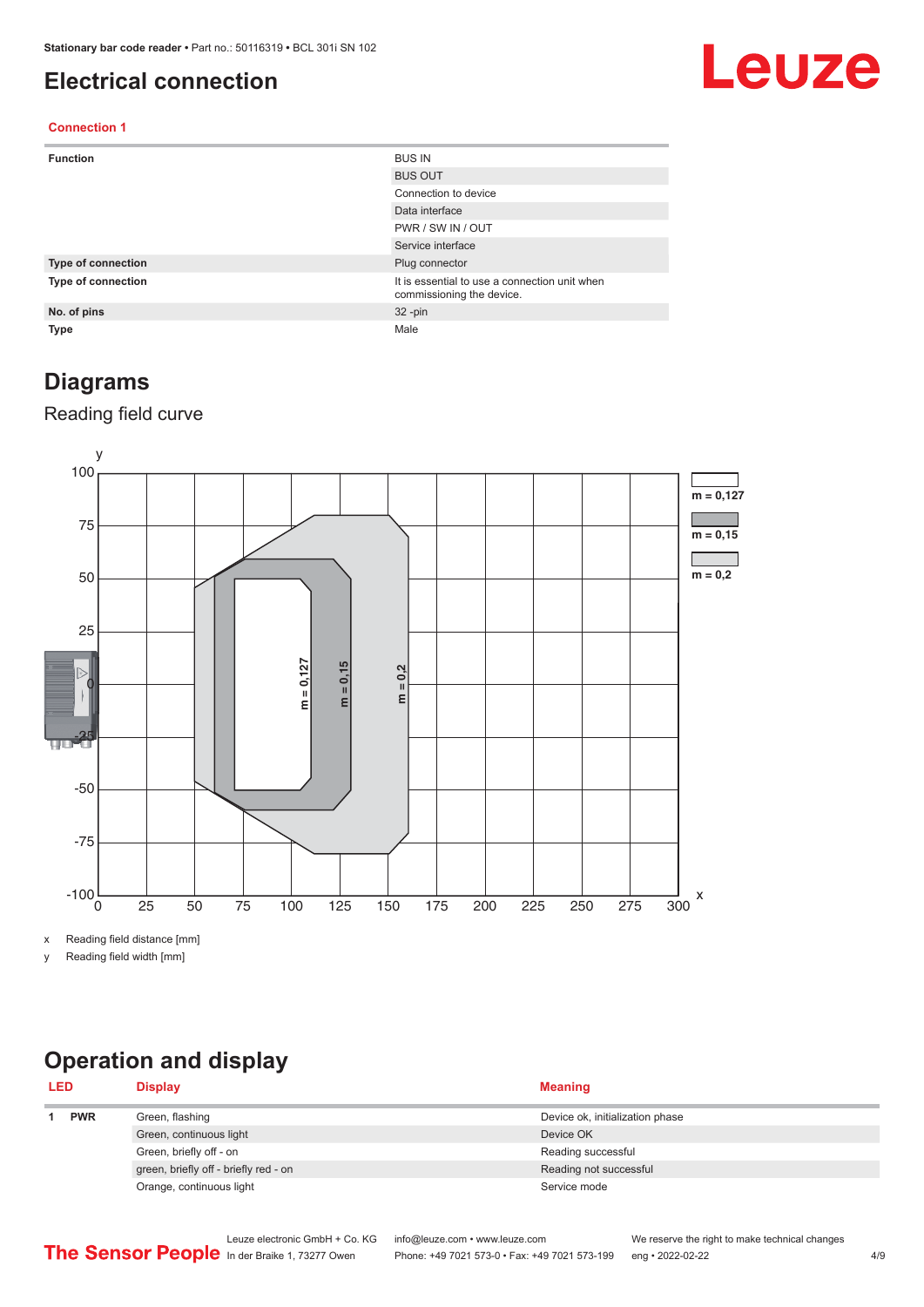#### <span id="page-4-0"></span>**Operation and display**

## Leuze

| LED         |            | <b>Display</b>          | <b>Meaning</b>         |
|-------------|------------|-------------------------|------------------------|
|             | <b>PWR</b> | Red, flashing           | Device OK, warning set |
|             |            | Red, continuous light   | Error, device error    |
| $2^{\circ}$ | <b>BUS</b> | Green, flashing         | Initialization         |
|             |            | Green, continuous light | Bus operation ok       |
|             |            | Red, flashing           | Communication error    |
|             |            | Red, continuous light   | Bus error              |

#### **Part number code**

Part designation: **BCL XXXX YYZ AAA BB CCCC**

| <b>BCL</b>                                          | <b>Operating principle</b><br>BCL: bar code reader                                                                                                                                                                                       |
|-----------------------------------------------------|------------------------------------------------------------------------------------------------------------------------------------------------------------------------------------------------------------------------------------------|
| <b>XXXX</b>                                         | Series/interface (integrated fieldbus technology)<br>300i: RS 232 / RS 422 (stand-alone)<br>301i: RS 485 (multiNet slave)<br>304i: PROFIBUS DP<br>308i: EtherNet TCP/IP, UDP<br>338i: EtherCAT<br>348i: PROFINET RT<br>358i: EtherNet/IP |
| YY                                                  | <b>Scanning principle</b><br>S: line scanner (single line)<br>R1: line scanner (raster)<br>O: oscillating-mirror scanner (oscillating mirror)                                                                                            |
| z                                                   | <b>Optics</b><br>N: High Density (close)<br>M: Medium Density (medium distance)<br>F: Low Density (remote)<br>L: Long Range (very large distances)<br>J: ink-jet (depending on the application)                                          |
| <b>AAA</b>                                          | <b>Beam exit</b><br>100: lateral<br>102: front                                                                                                                                                                                           |
| <b>BB</b>                                           | <b>Special equipment</b><br>D: With display<br>H: With heating<br>DH: optionally with display and heating<br>P: plastic exit window                                                                                                      |
| <b>CCCC</b>                                         | <b>Functions</b><br>F007: optimized process data structure                                                                                                                                                                               |
| $\mathbf{A}$ $\mathbf{B}$ $\mathbf{A}$ $\mathbf{A}$ |                                                                                                                                                                                                                                          |

| <b>Note</b>                                                                                  |
|----------------------------------------------------------------------------------------------|
| ∜ A list with all available device types can be found on the Leuze website at www.leuze.com. |

#### **Notes**

| Observe intended use!                                                                                                                                                                                                      |
|----------------------------------------------------------------------------------------------------------------------------------------------------------------------------------------------------------------------------|
| $\%$ This product is not a safety sensor and is not intended as personnel protection.<br>§ The product may only be put into operation by competent persons.<br>♦ Only use the product in accordance with its intended use. |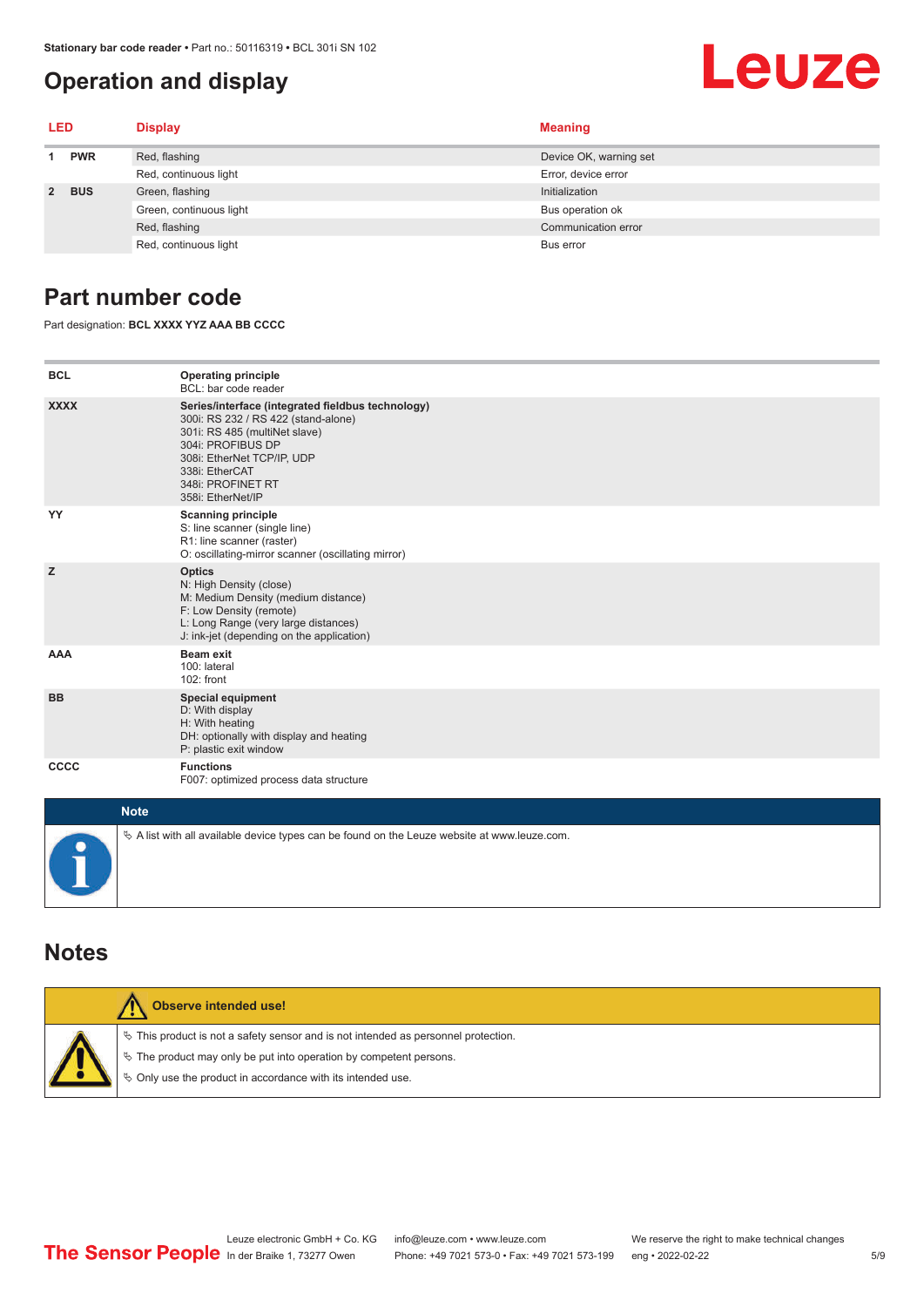#### <span id="page-5-0"></span>**Notes**

|   | <b>ATTENTION! LASER RADIATION - CLASS 1 LASER PRODUCT</b>                                                                                                                                                                                                                                                                                                                                                                                                                                                                                                   |
|---|-------------------------------------------------------------------------------------------------------------------------------------------------------------------------------------------------------------------------------------------------------------------------------------------------------------------------------------------------------------------------------------------------------------------------------------------------------------------------------------------------------------------------------------------------------------|
| 纂 | The device satisfies the requirements of IEC/EN 60825-1:2014 safety requlations for a product of laser class 1 and complies with 21 CFR 1040.10 except<br>for conformance with IEC 60825-1 Ed. 3., as described in Laser Notice No. 56, dated May 8, 2019.<br>$\&$ Observe the applicable statutory and local laser protection regulations.<br>$\%$ The device must not be tampered with and must not be changed in any way.<br>There are no user-serviceable parts inside the device.<br>Repairs must only be performed by Leuze electronic GmbH + Co. KG. |

#### **Accessories**

### Connection technology - Connection unit

| Part no. | <b>Designation</b> | <b>Article</b>             | <b>Description</b>                                                                  |
|----------|--------------------|----------------------------|-------------------------------------------------------------------------------------|
| 50114369 | MA 100             | Modular connection<br>unit | Interface: RS 232, RS 485<br>Connections: 1 Piece(s)<br>Degree of protection: IP 54 |

### Connection technology - Connection cables

|   | Part no. | <b>Designation</b>      | <b>Article</b>   | <b>Description</b>                                                                                                                                                                                 |
|---|----------|-------------------------|------------------|----------------------------------------------------------------------------------------------------------------------------------------------------------------------------------------------------|
|   | 50135243 | KD PB-M12-4A-P3-<br>050 | Connection cable | Suitable for interface: PROFIBUS DP<br>Connection 1: Connector, M12, Axial, Female, B-coded, 5-pin<br>Connection 2: Open end<br>Shielded: Yes<br>Cable length: 5,000 mm<br>Sheathing material: PUR |
| W | 50132079 | KD U-M12-5A-V1-<br>050  | Connection cable | Connection 1: Connector, M12, Axial, Female, A-coded, 5-pin<br>Connection 2: Open end<br>Shielded: No<br>Cable length: 5,000 mm<br>Sheathing material: PVC                                         |
|   | 50135248 | KS PB-M12-4A-P3-<br>050 | Connection cable | Suitable for interface: PROFIBUS DP<br>Connection 1: Connector, M12, Axial, Male, B-coded, 5-pin<br>Connection 2: Open end<br>Shielded: Yes<br>Cable length: 5,000 mm<br>Sheathing material: PUR   |

**Leuze**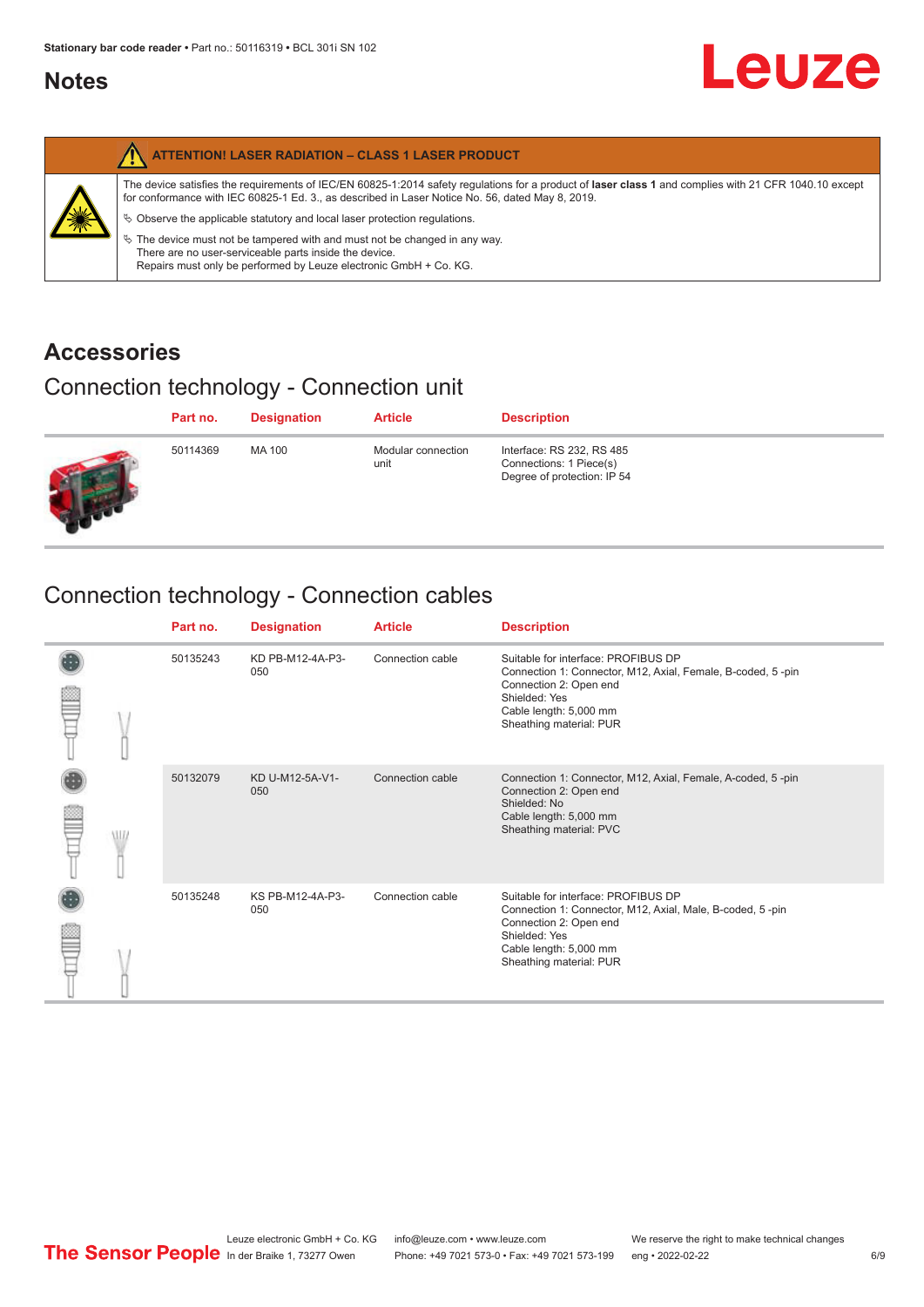#### **Accessories**

## Leuze

### Connection technology - Interconnection cables

|               |        | Part no.   | <b>Designation</b>              | <b>Article</b>        | <b>Description</b>                                                                                                                                                                                                                    |
|---------------|--------|------------|---------------------------------|-----------------------|---------------------------------------------------------------------------------------------------------------------------------------------------------------------------------------------------------------------------------------|
|               |        | 50114571 * | KB 301-3000                     | Interconnection cable | Suitable for interface: RS 232, RS 422, RS 485<br>Connection 1: Socket connector<br>Connection 2: JST ZHR, 10 -pin, 6 -pin<br>Shielded: Yes<br>Cable length: 3,000 mm<br>Sheathing material: PVC                                      |
| 0,0<br>Ý<br>Ħ | $\Box$ | 50117011   | <b>KB USB A - USB</b><br>miniB  | Service line          | Suitable for interface: USB<br>Connection 1: USB<br>Connection 2: USB<br>Shielded: Yes<br>Cable length: 1,500 mm<br>Sheathing material: PVC                                                                                           |
|               |        | 50135254   | KDS PB-M12-4A-<br>M12-4A-P3-050 | Interconnection cable | Suitable for interface: PROFIBUS DP<br>Connection 1: Connector, M12, Axial, Female, B-coded, 5-pin<br>Connection 2: Connector, M12, Axial, Male, B-coded, 4-pin<br>Shielded: Yes<br>Cable length: 5,000 mm<br>Sheathing material: PUR |

\* Necessary accessories, please order separately

#### Connection technology - Terminating resistors

| Part no. | <b>Designation</b> | <b>Article</b>  | <b>Description</b>                                                                                                                 |
|----------|--------------------|-----------------|------------------------------------------------------------------------------------------------------------------------------------|
| 50038539 | TS 02-4-SA         | Terminator plug | Suitable for: MultiNet Plus, PROFIBUS DP<br>Function: Bus termination<br>Connection 1: Connector, M12, Axial, Male, B-coded, 4-pin |

### Connection technology - Connection boxes

| Part no.   | <b>Designation</b> | <b>Article</b>  | <b>Description</b>                                                                                                                           |
|------------|--------------------|-----------------|----------------------------------------------------------------------------------------------------------------------------------------------|
| 50116464 * | MK 301             | Connection unit | Suitable for: BCL 301i, BPS 301i<br>Suitable for interface: MultiNet Plus<br>Number of connections: 4 Piece(s)<br>Connection: Terminal       |
| 50116469 * | <b>MS 301</b>      | Connection unit | Suitable for: BCL 301i, BPS 301i<br>Suitable for interface: MultiNet Plus<br>Number of connections: 5 Piece(s)<br>Connection: Connector, M12 |

\* Necessary accessories, please order separately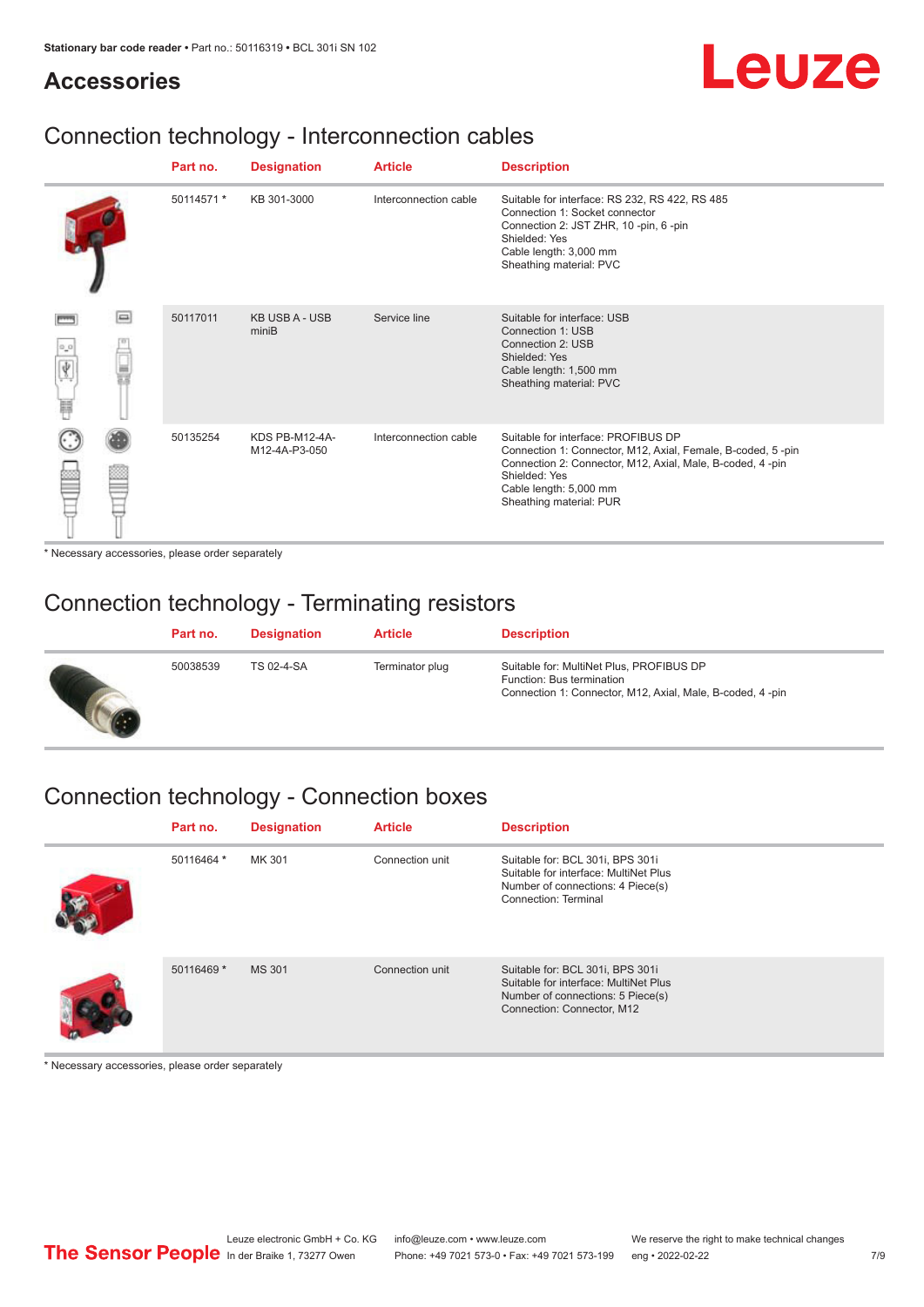#### **Accessories**



#### Mounting technology - Mounting brackets

|     | Part no. | <b>Designation</b> | <b>Article</b>  | <b>Description</b>                                                                                                                                                                            |
|-----|----------|--------------------|-----------------|-----------------------------------------------------------------------------------------------------------------------------------------------------------------------------------------------|
| C.W | 50121433 | BT 300 W           | Mounting device | Design of mounting device: Angle, L-shape<br>Fastening, at system: Through-hole mounting<br>Mounting bracket, at device: Screw type<br>Type of mounting device: Adjustable<br>Material: Metal |

### Mounting technology - Rod mounts

| Part no. | <b>Designation</b> | <b>Article</b>  | <b>Description</b>                                                                                                                                                                                                                                                |
|----------|--------------------|-----------------|-------------------------------------------------------------------------------------------------------------------------------------------------------------------------------------------------------------------------------------------------------------------|
| 50121435 | BT 56 - 1          | Mounting device | Functions: Static applications<br>Design of mounting device: Mounting system<br>Fastening, at system: For 12 mm rod, For 14 mm rod, For 16 mm rod<br>Mounting bracket, at device: Clampable<br>Material: Metal<br>Tightening torque of the clamping jaws: $8 N·m$ |

#### Mounting technology - Other

|   | Part no. | <b>Designation</b> | <b>Article</b>  | <b>Description</b>                                                                                                                                 |
|---|----------|--------------------|-----------------|----------------------------------------------------------------------------------------------------------------------------------------------------|
| Ш | 50124941 | <b>BTU 0300M-W</b> | Mounting device | Fastening, at system: Through-hole mounting<br>Mounting bracket, at device: Clampable, Groove mounting, Suited for M4<br>screws<br>Material: Metal |

### Reflective tapes for standard applications

| Part no. | <b>Designation</b> | <b>Article</b>  | <b>Description</b>                                                                                                                                               |
|----------|--------------------|-----------------|------------------------------------------------------------------------------------------------------------------------------------------------------------------|
| 50106119 | REF 4-A-100x100    | Reflective tape | Design: Rectangular<br>Reflective surface: 100 mm x 100 mm<br><b>Material: Plastic</b><br>Chemical designation of the material: PMMA<br>Fastening: Self-adhesive |

#### Services

| Part no. | <b>Designation</b> | <b>Article</b> | <b>Description</b>                                                                                                                                                                                                                                                                                                                                                    |
|----------|--------------------|----------------|-----------------------------------------------------------------------------------------------------------------------------------------------------------------------------------------------------------------------------------------------------------------------------------------------------------------------------------------------------------------------|
| S981020  | CS30-E-212         | Hourly rate    | Details: Compilation of the application data, selection and suggestion of<br>suitable sensor system, drawing prepared as assembly sketch.<br>Conditions: Completed questionnaire or project specifications with a<br>description of the application have been provided.<br>Restrictions: Travel and accommodation charged separately and according to<br>expenditure. |